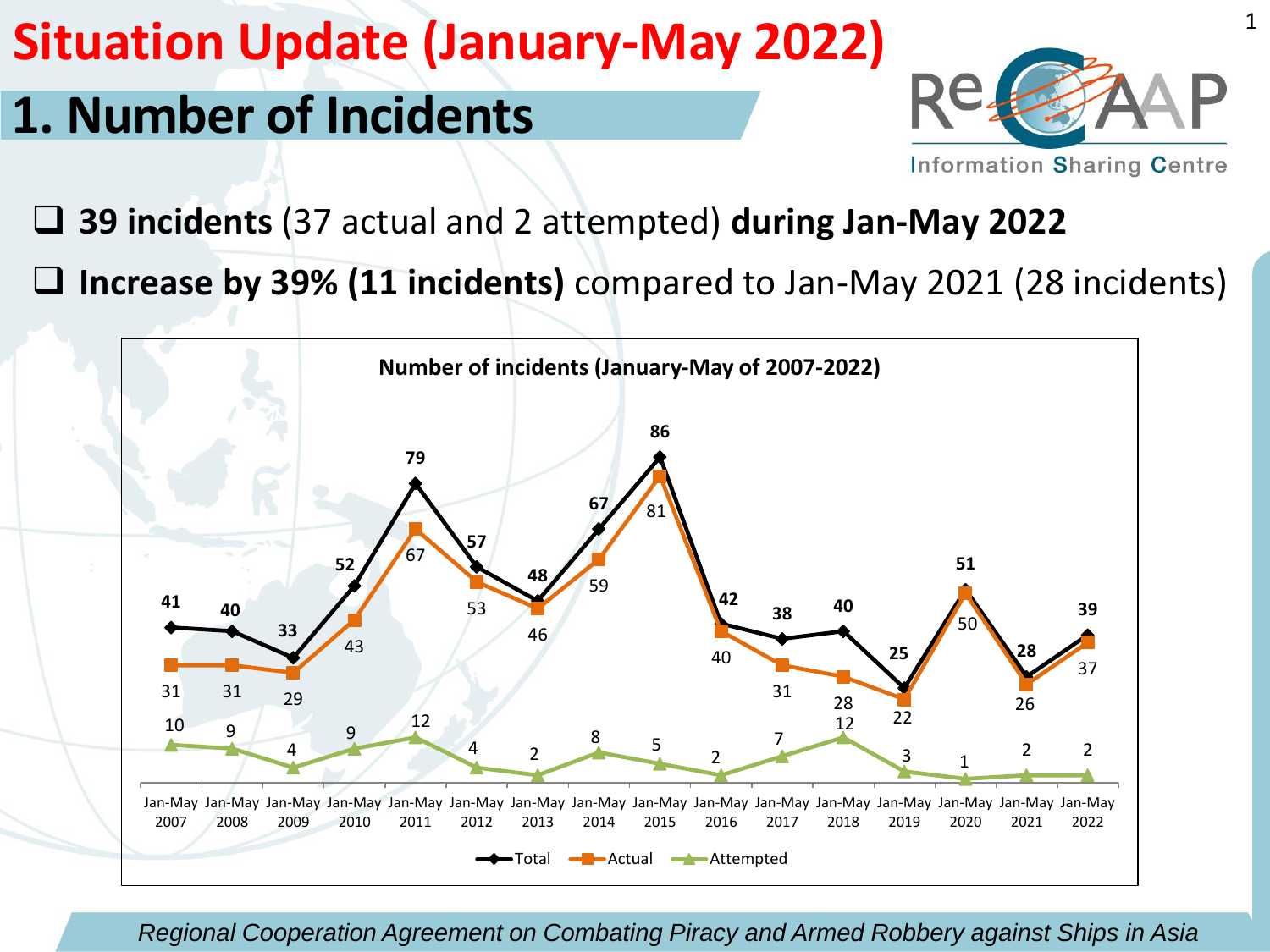# **2. Severity of Incidents**



❑ **37 actual incidents during Jan-May 2022**

- ➢ 1 x **CAT 2** incident, 9 x **CAT 3** and 27 x **CAT 4**
- ➢ No **CAT 1** incident reported
- ➢ Majority (73%) are **CAT 4** incidents (perpetrators not armed, crew not harmed)

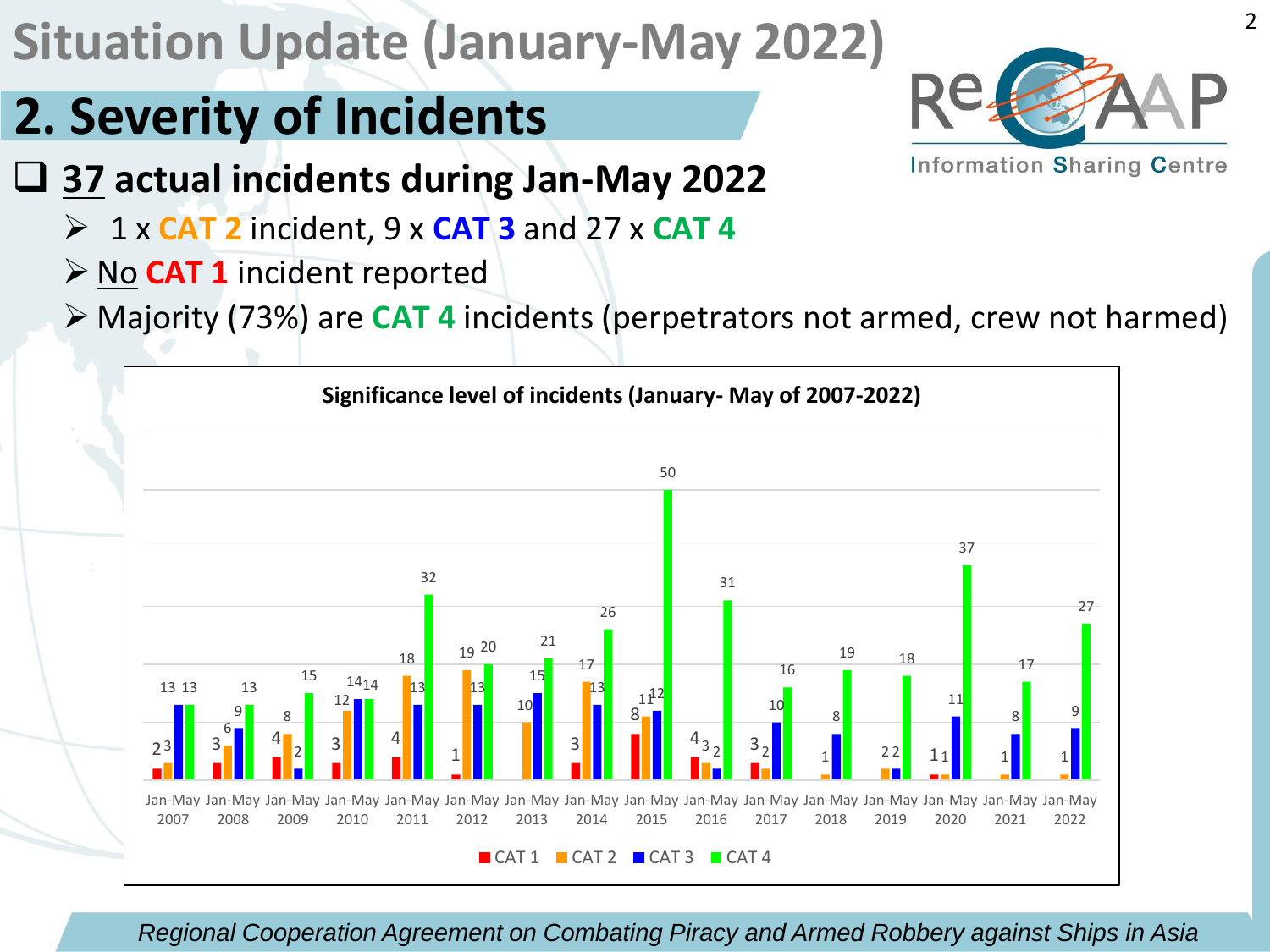## **3. Location of Incidents**



**Information Sharing Centre** 

#### **Number of incidents during Jan-May 2022 vs Jan-May 2021**

- Singapore Strait **(25)**
- Bangladesh **(3)**
- India **(3)**
- Indonesia **(5)**
- Philippines (3)

**All incidents are armed robbery against ships:** in territorial seas/ archipelagic waters

- ❑ **No change:**
	- ➢ **Indonesia** [5 incidents during Jan-May 2022 **vs** 5 incidents during Jan-May 2021]
	- ➢ **Philippines** [3 incidents during Jan-May 2022 **vs** 3 incidents during Jan-May 2021]
- ❑ **Increase:**
	- ➢ **Bangladesh** [3 incidents during Jan-May 2022 vs 0 incident during Jan-May 2021]
	- ➢ **India** [3 incidents during Jan-May 2022 vs 2 incidents during Jan-May 2021]
	- ➢ **Singapore Strait** [25 incidents during Jan-May 2022 vs 15 incidents during Jan-May 2021]

#### **Areas of Concern**

- ➢ **Continued occurrence of incidents in the Singapore Strait**
- ➢ **Threat of abduction of crew for ransom in the Sulu-Celebes Seas**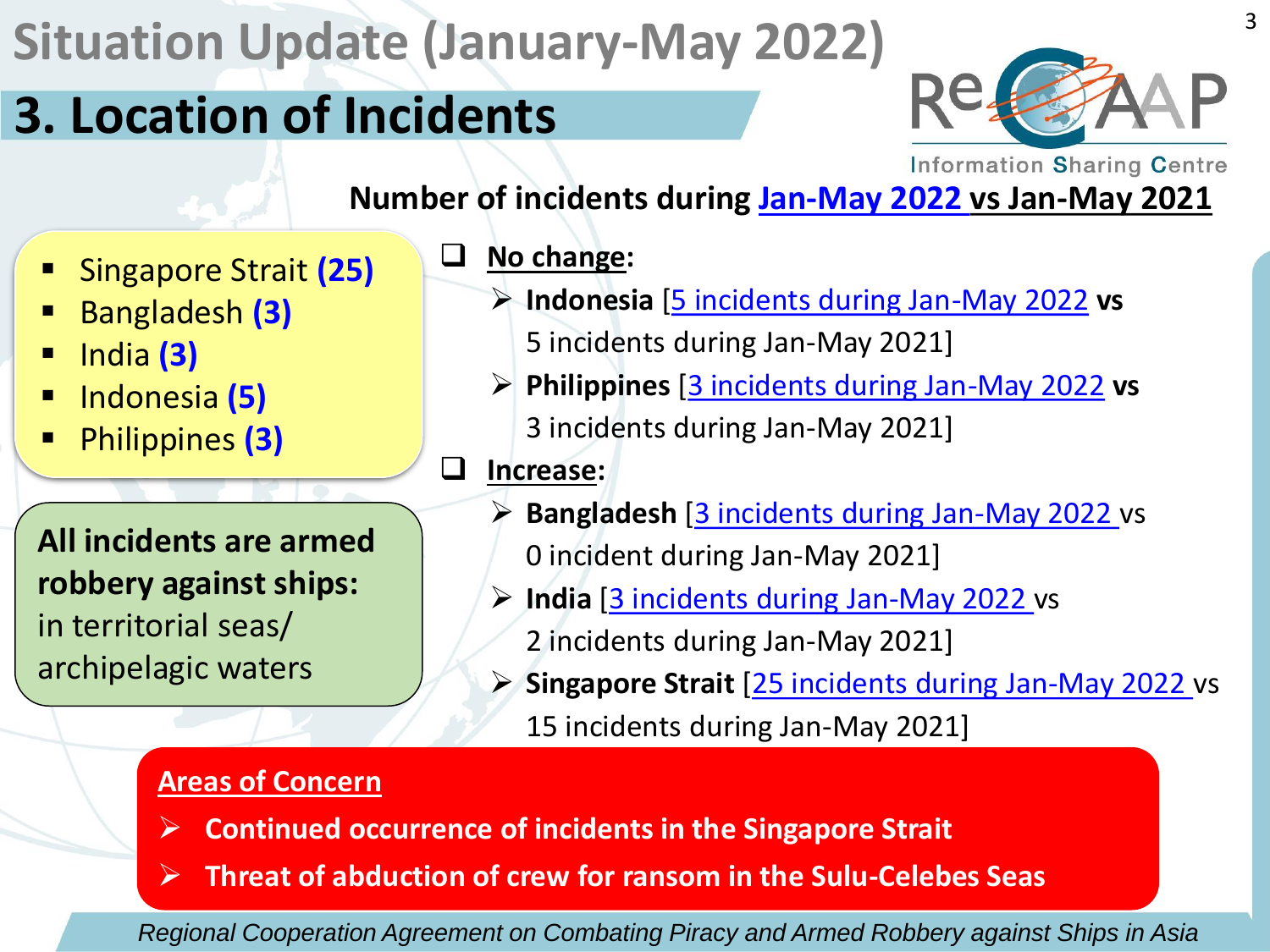# **4. Situation in Singapore Strait**



4

**Information Sharing Centre** 



❑ **24 actual incidents** and **1 attempted incident**

- ➢ **17 incidents** in **eastbound lane** of the Traffic Separation Scheme [TSS]
- (1 x **CAT 2**, 7x **CAT 3**, 9 x **CAT 4**)
- ➢ **4 incidents in precautionary area** of the TSS (4 x **CAT 4**)
- ➢ **2 incidents** in **westbound lane** of the TSS (2 x **CAT 4**)
- ➢ **2 incidents outside the TSS** (1 x **CAT 4 and 1 Attempted)**

❑ **Tankers** (9), **bulk carriers** (12), **barge towed by tug boat** (3), **Offshore supply vessel & oil rig** (1),